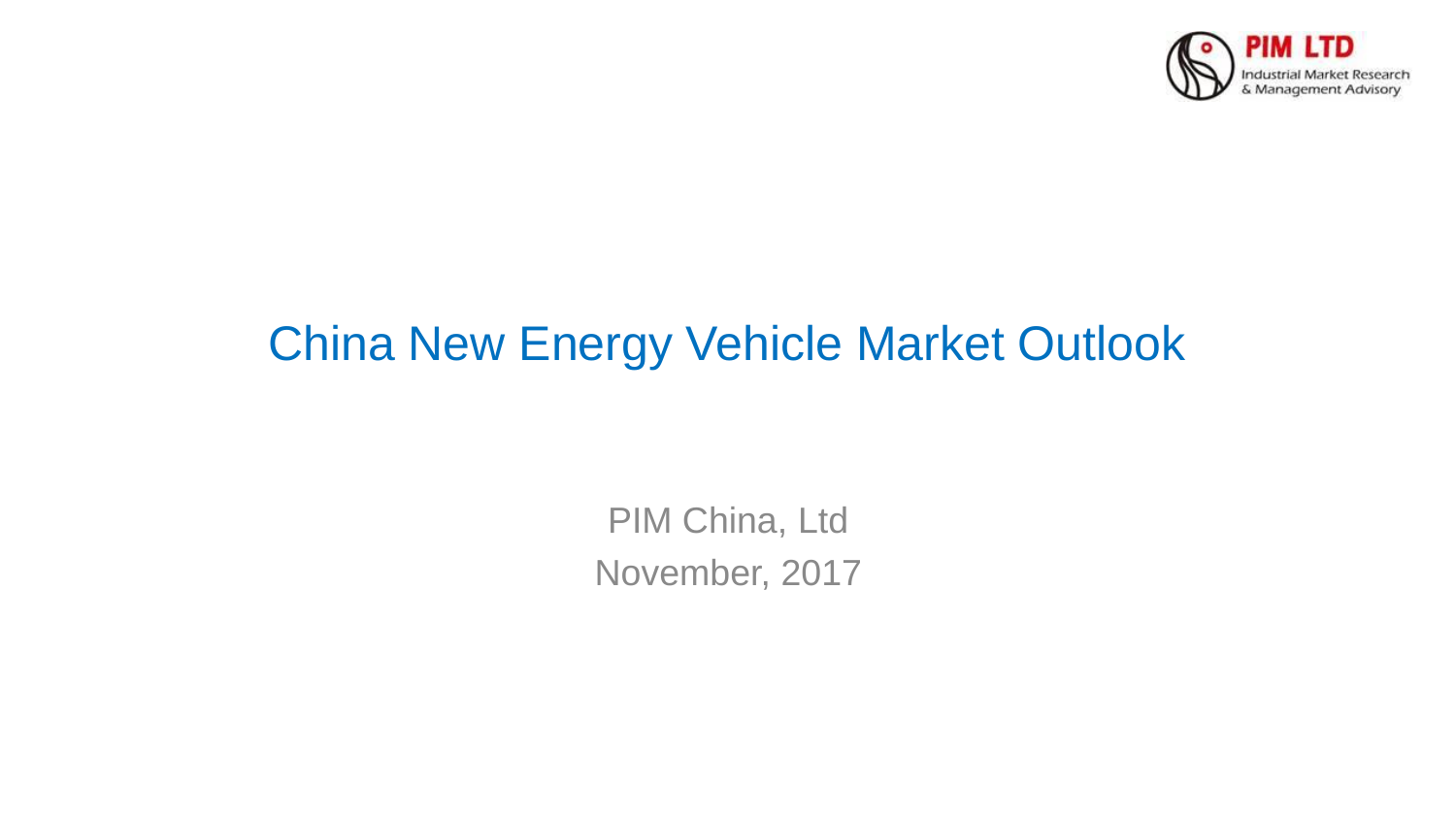#### **This public review of China's new energy vehicle market's current status and future development trend**

#### **Within the content and key findings are:**

- The total automobile sector sales volume was predicted to reach 29,400,000 units in 2017, in which passenger cars would take 87.4%
- The NEV sales volume showed great fluctuation in the past 7 years, mainly because of the changes of government policies.
- In general, selling price of PHEV was higher, and the NEV market was dominated by BEV
- The NEV market was highly promoted by three policies: a) Incentive of high subsidies from central and local government; b) Preferential policies regarding NEV license plate obtainment and traffic control in different cities; c)The direct push from government for certain segments
- The latest big major policies, regulations and news have shown significant impact on the development of China's NEV market development, such as the time table of banning designing of all future conventional fuel vehicles
- Detailed introduction of the implementation of "Dual Credit" policy

#### **For further information, you can reach us by:**

**Email: [tomward@pimchina.com](mailto:tomward@pimchina.com)**

**Tel: 86-21-5466 7100**

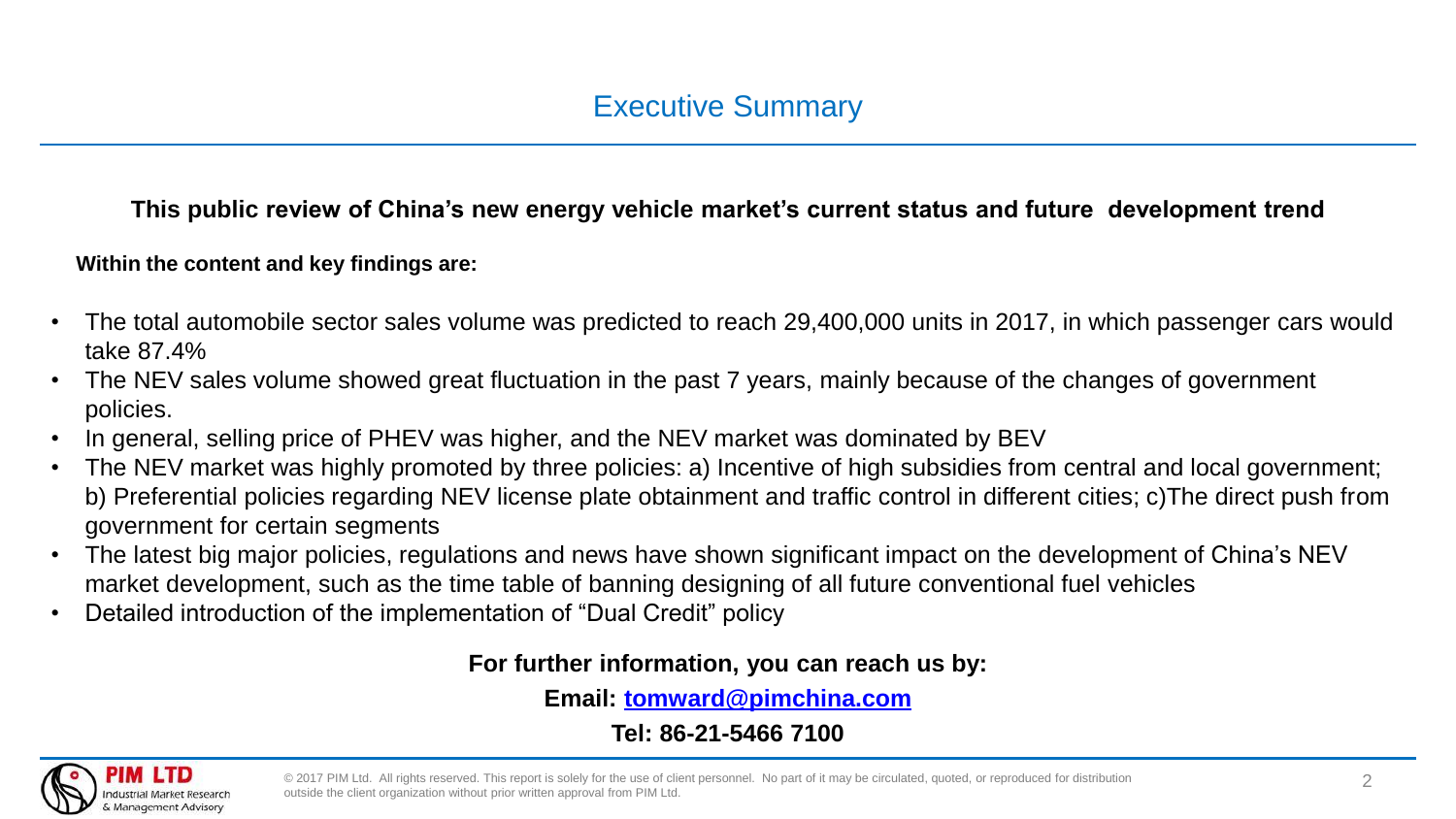# China Total Auto Sales (2011-2017E, thousand units)

|                                            | 2011   | 2012   | 2013   | 2014   | 2015   | 2016   | 2015 y/y  | 2016 y/y<br><b>Forecast</b> | <b>2017 CAAM</b><br>Forecast            |
|--------------------------------------------|--------|--------|--------|--------|--------|--------|-----------|-----------------------------|-----------------------------------------|
| <b>Grand Total</b>                         | 18,505 | 19,306 | 21,984 | 23,492 | 24,598 | 28,028 | 13.94%    | 4.90%                       | 29,400                                  |
| <b>Passenger Cars</b><br><b>Total</b>      | 14,472 | 15,495 | 17,929 | 19,701 | 21,146 | 24,377 | 15.28%    | 5.40%                       | 25,700                                  |
| Sedans &<br><b>Hatchbacks</b>              | 10,123 | 10,745 | 12,010 | 12,377 | 11,720 | 12,150 | 3.67%     |                             | Sedan models<br>continue to<br>decrease |
| SUV's                                      | 1,594  | 2,000  | 2,989  | 4,078  | 6,220  | 9,047  | 45.45%    |                             | Increase continues                      |
| MPV's                                      | 498    | 493    | 1,305  | 1,914  | 2,107  | 2,497  | 18.49%    |                             | Increase continues                      |
| <b>Mini Vans</b>                           | 2,258  | 2,257  | 1,625  | 1,332  | 1,099  | 684    | $-37.81%$ |                             |                                         |
| <b>Commercial</b><br><b>Vehicles Total</b> | 4,033  | 3,811  | 4,055  | 3,791  | 3,451  | 3,651  | 5.80%     |                             | 3,700                                   |
| Trucks/Semi<br><b>Trailers</b>             | 3,545  | 3,304  | 3,496  | 3,184  | 2,856  | 3,108  | 8.82%     |                             | 1.30% Tracks will increase              |
| <b>Buses</b>                               | 488    | 507    | 559    | 607    | 595    | 543    | $-8.67%$  |                             | Declines continue                       |

• Passenger cars took 87% of the total auto sales in China, and SUV 's were the fastest growing segment in recent years

• CAAM estimated the increase in the number of new vehicle sales will be moderate, due to the decrease of GDP growth rate and current policies and administrative movements, such as the increase of vehicle purchase tax rate starting from 2017

Note: \*All the sales figures are on a wholesale basis, and include exports and commercial vehicles

\*\*From 2013, some minivan models were reclassified as MPVs

\*\*\*The minivan category includes all passenger cars except sedans and hatchbacks, and SUVs and MPVs Source: Figures from CAAM and Marklines. PIM analysis in September, 2017

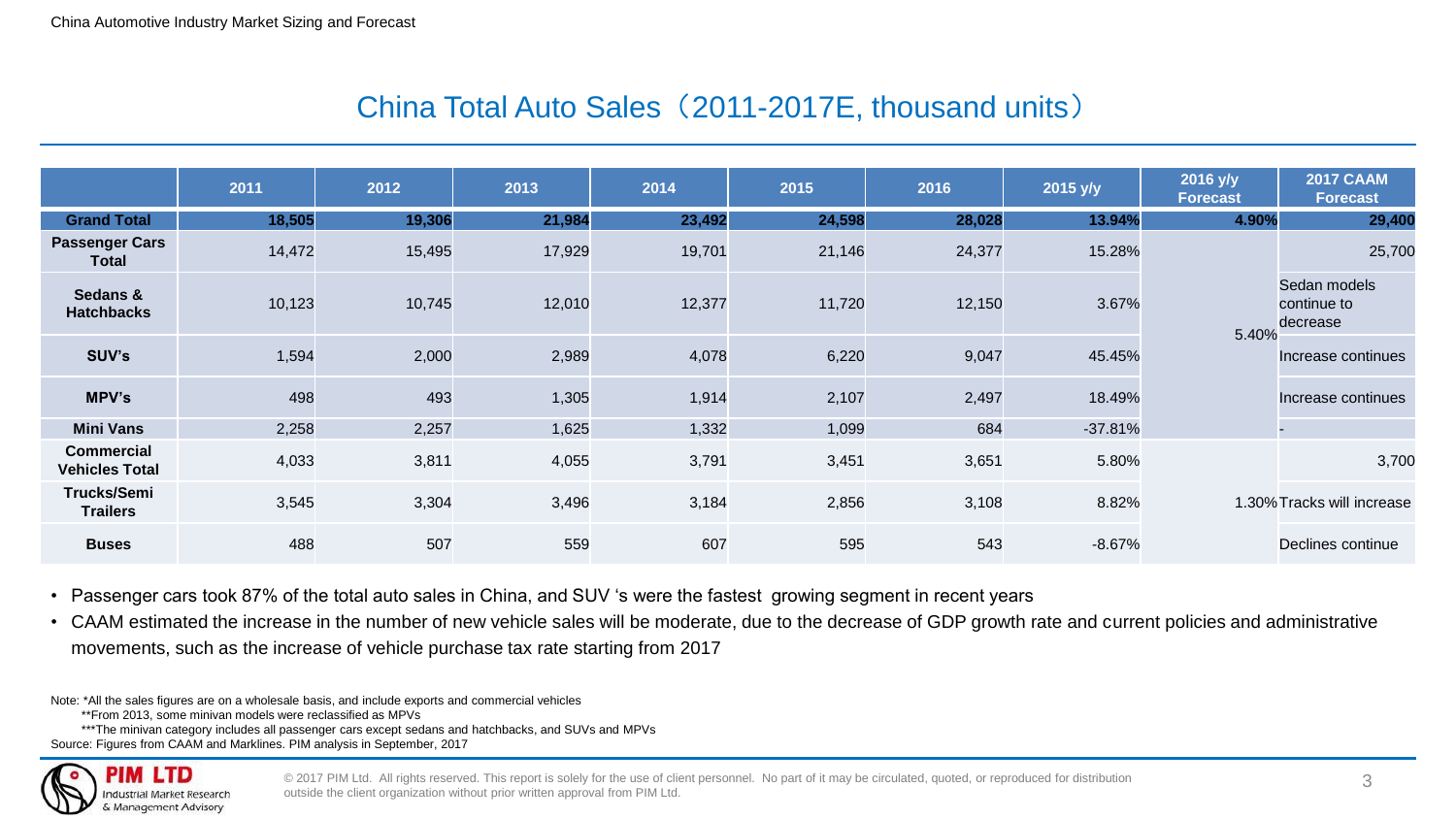# China NEV Sales Volume & Growth Rate (Domestic and Import)1,2,3



• The NEV sales kept increasing in the past years, but fluctuated greatly

Source: 1. China Passenger Car Association (CPCA) 2. State Information Center

3. CAAM, PIM analysis in October, 2017.

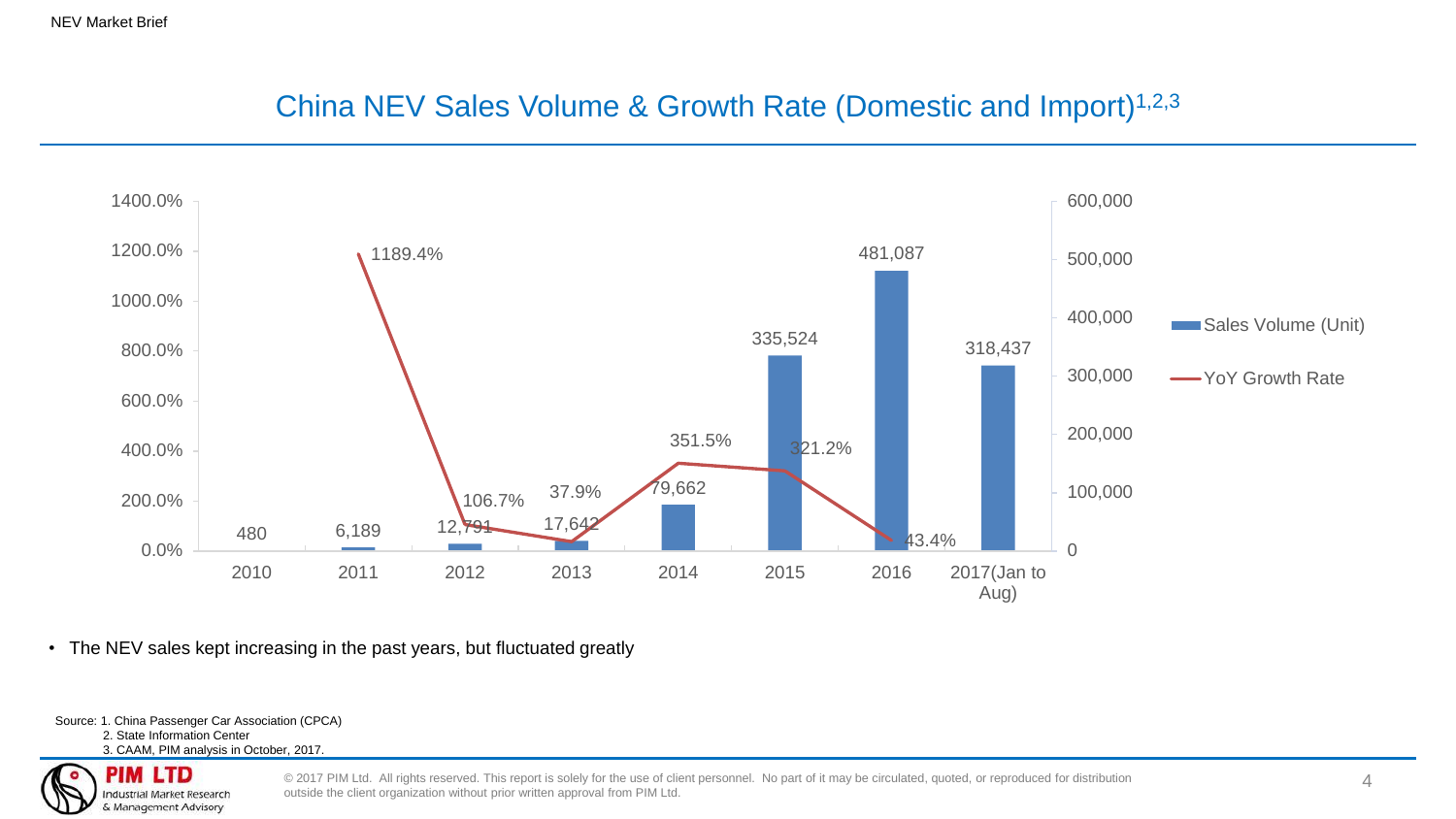

#### **Major BEV Models' Sales Price & Volume in 2016 Major PHEV Models Sales' Price & Volume in 2016**



Source: State Information Center & PIM analysis in November, 2017

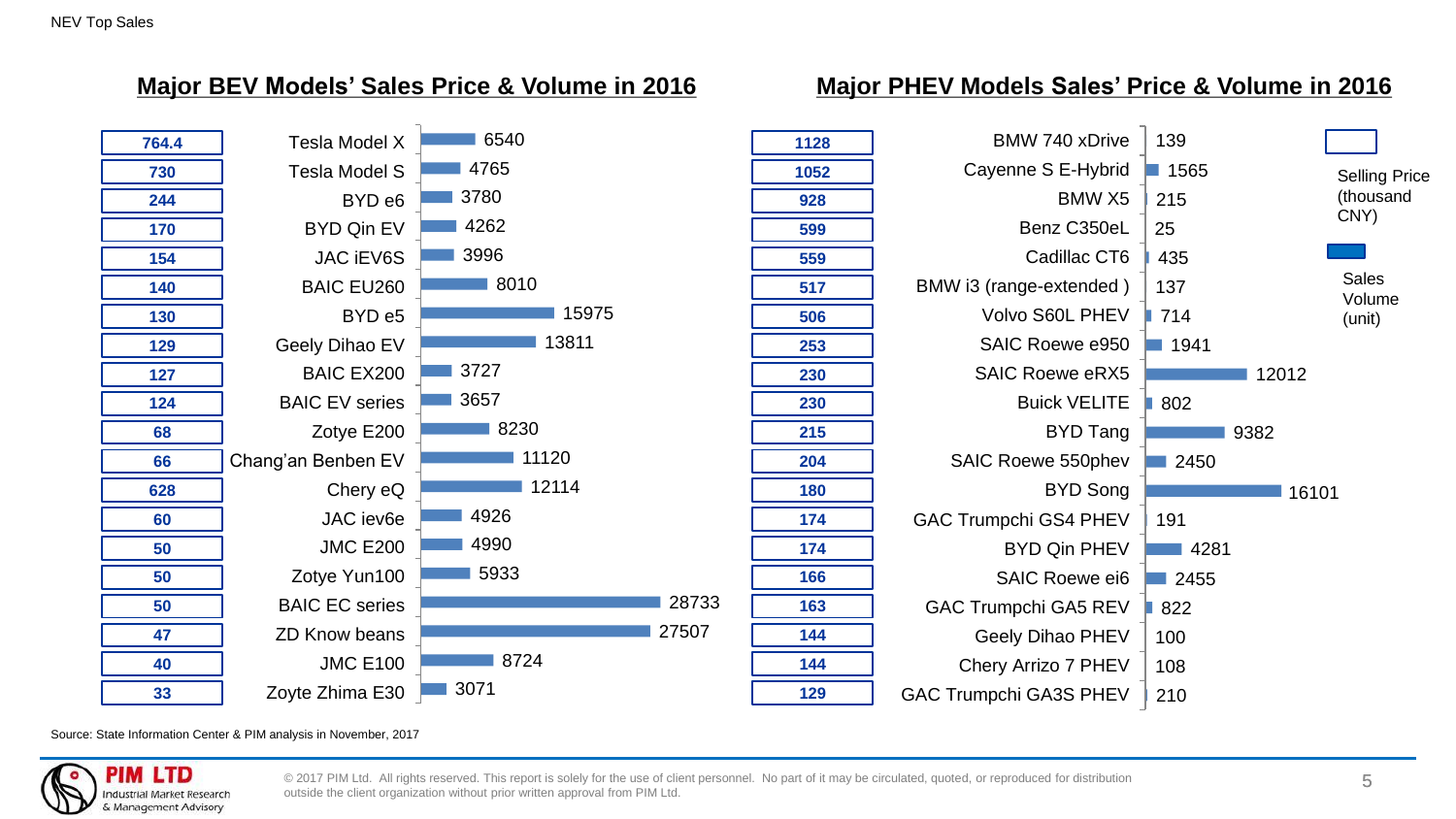# Current policies promoted rapid development of NEV (I)

#### **I. Incentive of high subsidies from central and local government**

#### NEV Passenger Car Purchase Subsidies By Cities (Year 2016, range 150~250km BEV as example)

|                                   | <b>Central Government</b><br><b>Subsidy</b> | <b>Provincial Government</b><br><b>Subsidy</b> | <b>City-Level Government</b><br><b>Subsidy</b> | <b>Total Subsidy</b> |
|-----------------------------------|---------------------------------------------|------------------------------------------------|------------------------------------------------|----------------------|
| <b>Beijing Municipality</b>       | 45,000 CNY                                  |                                                | 45,000 CNY                                     | 90,000 CNY           |
| Shanghai Municipality             | 45,000 CNY                                  |                                                | 30,000 CNY                                     | 75,000 CNY           |
| Shenzhen City, Guangdong Province | 45,000 CNY                                  |                                                | 50,000 CNY                                     | 95,000 CNY           |
| Hangzhou City, Zhejiang Province  | 45,000 CNY                                  |                                                | 30,000 CNY                                     | 75,000 CNY           |
| Nanjing City, Jiangsu Province    | 45,000 CNY                                  | 15,000 CNY                                     | 23,000 CNY                                     | 83,000 CNY           |
| Dalian City, Liaoning Province    | 45,000 CNY                                  |                                                | 36,000 CNY                                     | 81,000 CNY           |
| Dongguan City, Guangdong Province | 45,000 CNY                                  |                                                | 45,000 CNY                                     | 90,000 CNY           |
| Guiyang City, Guizhou Province    | 45,000 CNY                                  | 11,250 CNY                                     | 11,250 CNY                                     | 67,500 CNY           |
| Haikou City, Hainan Province      | 45,000 CNY                                  | 22,500 CNY                                     | 22,500 CNY                                     | 90,000 CNY           |
| Wuhan City, Hubei Province        | 45,000 CNY                                  |                                                | 45,000 CNY                                     | 90,000 CNY           |
| Changchun City, Jilin Province    | 45,000 CNY                                  | 22,500 CNY                                     | 22,500 CNY                                     | 90,000 CNY           |
| Xi'an City, Shaanxi Province      | 45,000 CNY                                  |                                                | 45,000 CNY                                     | 90,000 CNY           |

Source: State Information Center & PIM analysis in November, 2017

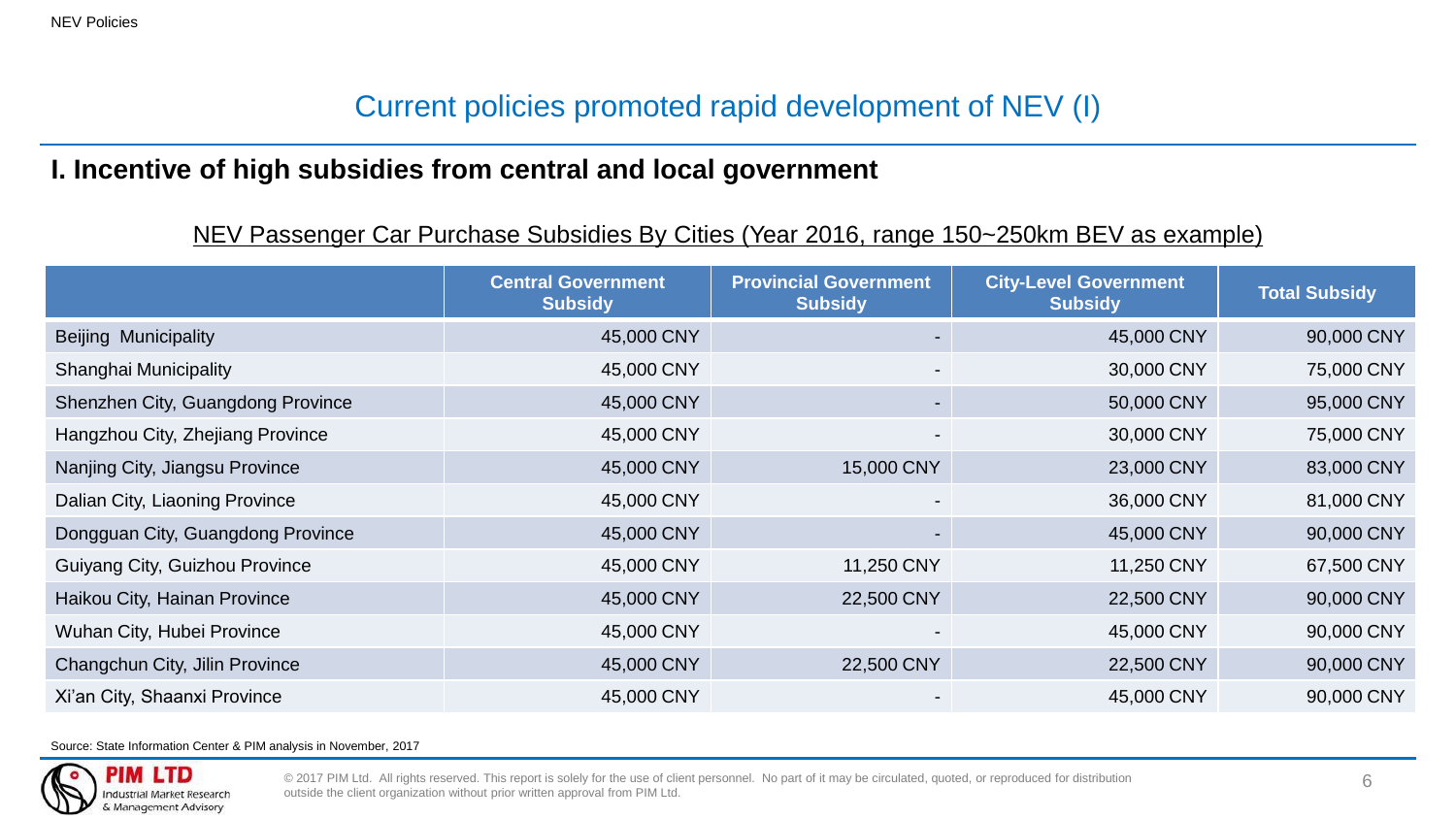# Current policies promoted rapid development of NEV (II)

#### **II. Preferential policies regarding NEV license plate obtainment and traffic control in different cities**

| <b>City</b>                             | <b>Policy</b>                                                                                                                               | Top 10 Reasons for NEV Purchase in Cities<br>(Cities with Vehicle Purchase Restriction)<br>1. Difficult/costly obtainment of gasoline<br>57.2%<br>car license plate |                |  |
|-----------------------------------------|---------------------------------------------------------------------------------------------------------------------------------------------|---------------------------------------------------------------------------------------------------------------------------------------------------------------------|----------------|--|
| <b>Beijing Municipality</b>             | 60k NEV license plate for 2016 and 2017<br>respectively - First come first serve, no<br>lottery process<br>No traffic restrictions for NEVs |                                                                                                                                                                     |                |  |
| Shanghai<br><b>Municipality</b>         | Approval upon application, no bidding<br>process                                                                                            | 2. Low cost of use<br>3. Low price/subsidized                                                                                                                       | 51.5%<br>44.0% |  |
| Shenzhen City,<br>Guangdong<br>Province | No lottery or bidding process for NEV license<br>$\bullet$<br>plates                                                                        | 4. Good performance, fast acceleration                                                                                                                              | 38.1%          |  |
|                                         | It is still allowed to participate in gasoline car<br>$\bullet$                                                                             | 5. More environmental-friendly                                                                                                                                      | 30.2%          |  |
|                                         | license plate lottery after BEV license plate<br>application                                                                                | 6.Good controllability                                                                                                                                              | 25.1%          |  |
| Hangzhou City,                          | No lottery or bidding                                                                                                                       | 7. Appealing configuration                                                                                                                                          | 24.1%          |  |
| <b>Zhejiang Province</b>                | No traffic restrictions during morning and<br>$\bullet$<br>evening peak hour or around scenic areas                                         | 8. Demonstration of environmental<br>awareness                                                                                                                      | 23.8%          |  |
| Wuhan City,                             | Toll reductions and exemptions                                                                                                              | 9. Advanced technology/innovation                                                                                                                                   | 22.6%          |  |
| <b>Hubei Province</b>                   |                                                                                                                                             | 10. Being early adopter                                                                                                                                             | 17.4%          |  |

Source: State Information Center PIM analysis in November, 2017

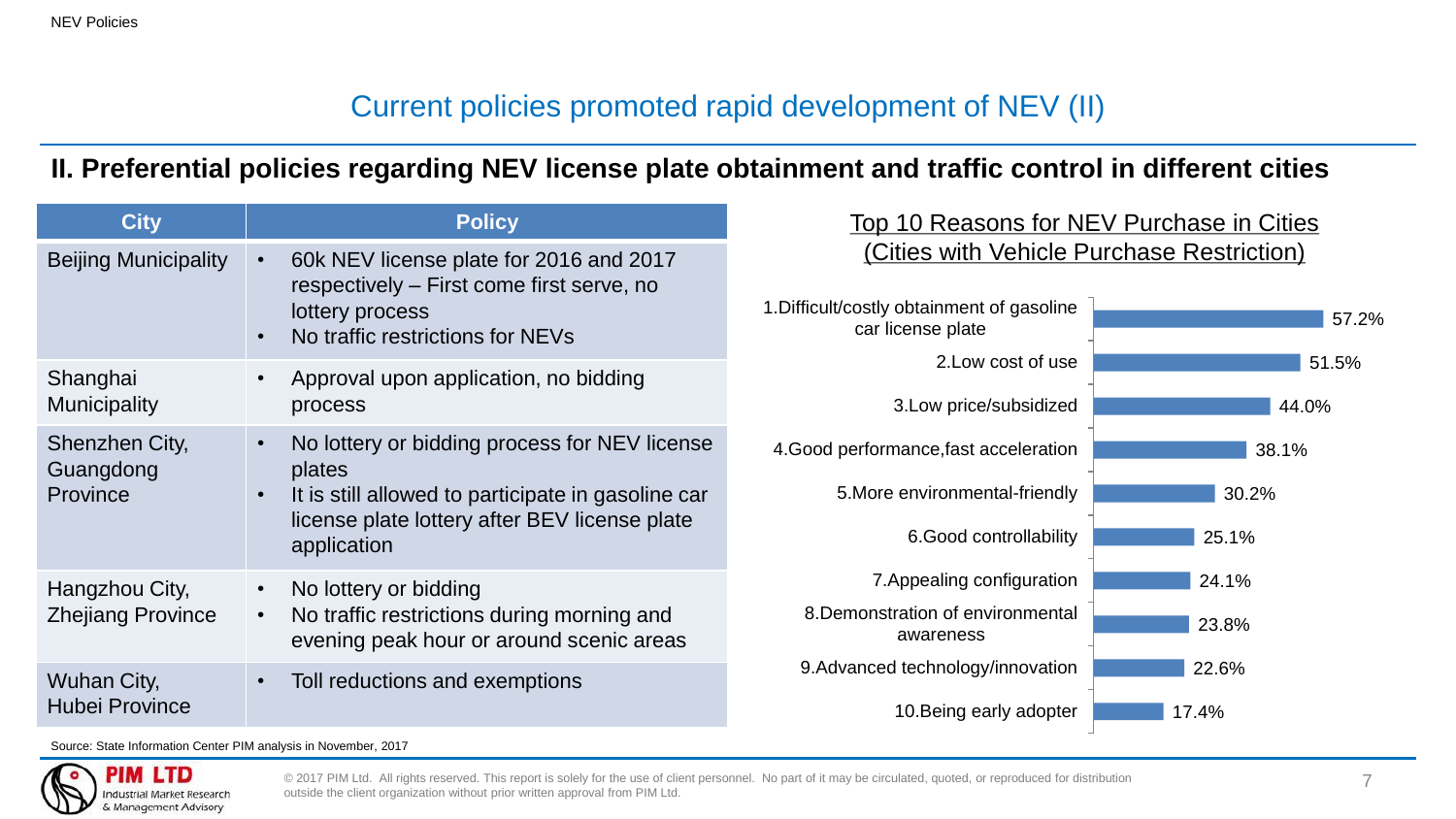#### Current policies promoted rapid development of NEV (III)

#### **III. The direct push from government for certain segments**



.Note: \* Percentage of NEV purchases in vehicle replacement in central government, NEV promotion city government and public facilities

 \*\* "Transit Metropolis" Pilot Cities include Beijing, Shenzhen, Chongqing, Nanjing, Wuhan, Changsha, Shanghai, Tianjin, Guangzhou, Hangzhou, etc. altogether 37 cities. Source: State Information Center & PIM analysis in November, 2017

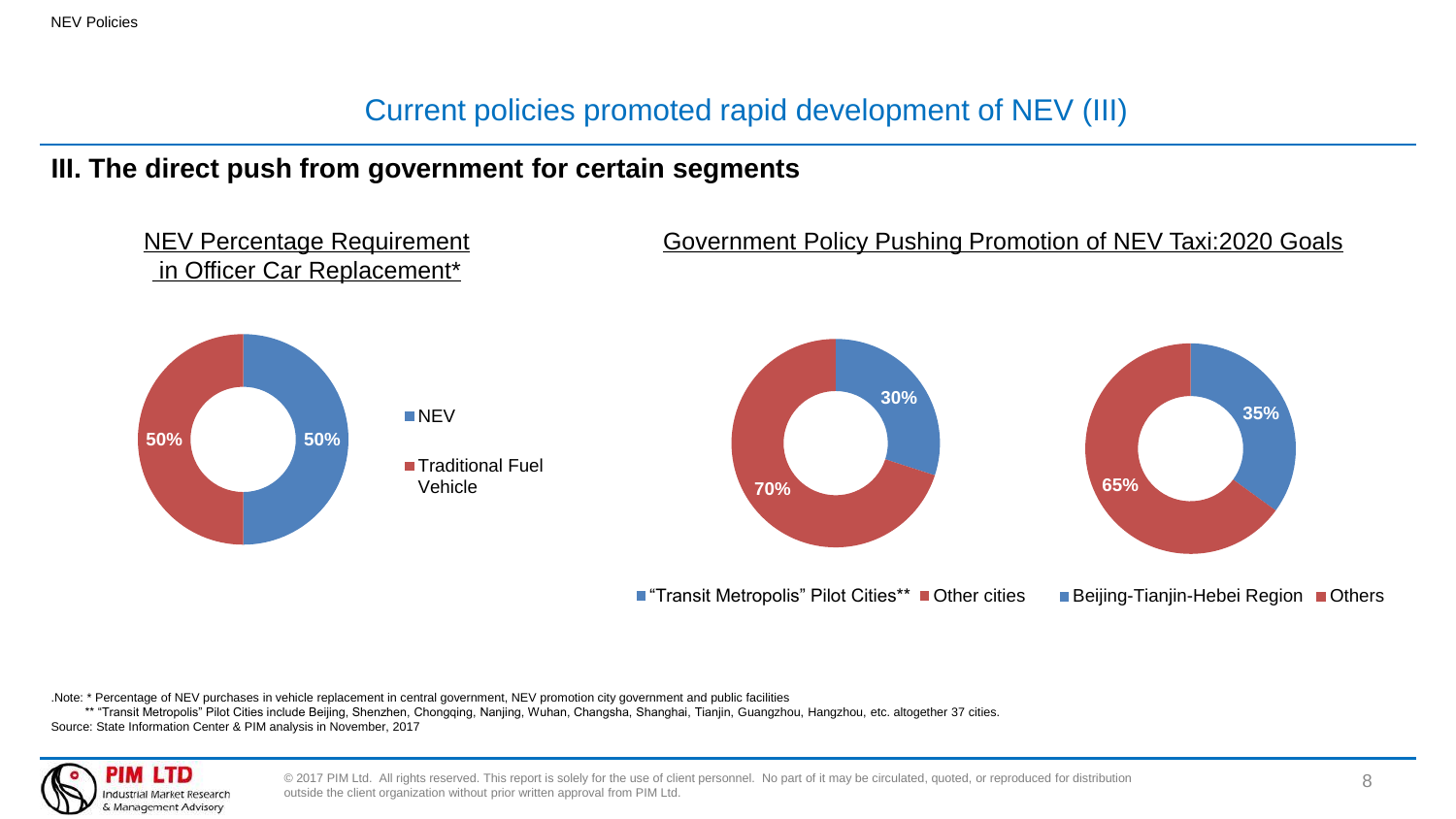#### Latest New Policies on NEV

- The development of NEV is highly driven by government policies in China, and the recent important ones are:
	- 1. New guidelines on automotive investment. A major highlight is that the door for traditional fuel-powered vehicle investment projects is virtually shut, but new Sino-foreign joint ventures that produce only battery electric vehicles will no longer be bound by the Automotive Industry Development Policy (AIDP)
	- 2. Intelligent vehicles and self-driving technology are key components of China's new AI development plan. Electric vehicle shows advantages in becoming self-driving, compared with traditional fuel vehicle
	- 3. The Parallel Administrative Measures for Passenger Vehicle Corporate Average Fuel Consumption (CAFC) and New Energy Vehicle (NEV) Credits , otherwise known as the CAFC + NEV "Dual Credit" policy, a quota system to goad automakers to drastically expand electric vehicle production, is officially landed and to be enacted on April 1<sup>st</sup>, 2018<sup>1</sup>
- China will gradually ban all fuel vehicle sales in the future, and is designing the timetable right now
- NEV subsidies are decreasing gradually. According to the newly updated subsidy standards in December 2016, the national subsidies in 2020 shall be reduced 20% compared with in 2019, while local subsidies should not exceed 50% of the national subsidies. Subsidies favor the models with high battery's energy density. For example, buyer for the BEV with battery energy density higher than 120Wh/kg can receive 1.1 times subsidies<sup>2</sup>

Source: 1. MIIT:<http://www.miit.gov.cn/n1146295/n1146557/n1146624/c5824932/content.html> 2. MIIT:<http://www.miit.gov.cn/n1146285/n1146352/n3054355/n3057585/n3057590/c5449526/content.html> 3. CAAM, PIM analysis in September, 2017.

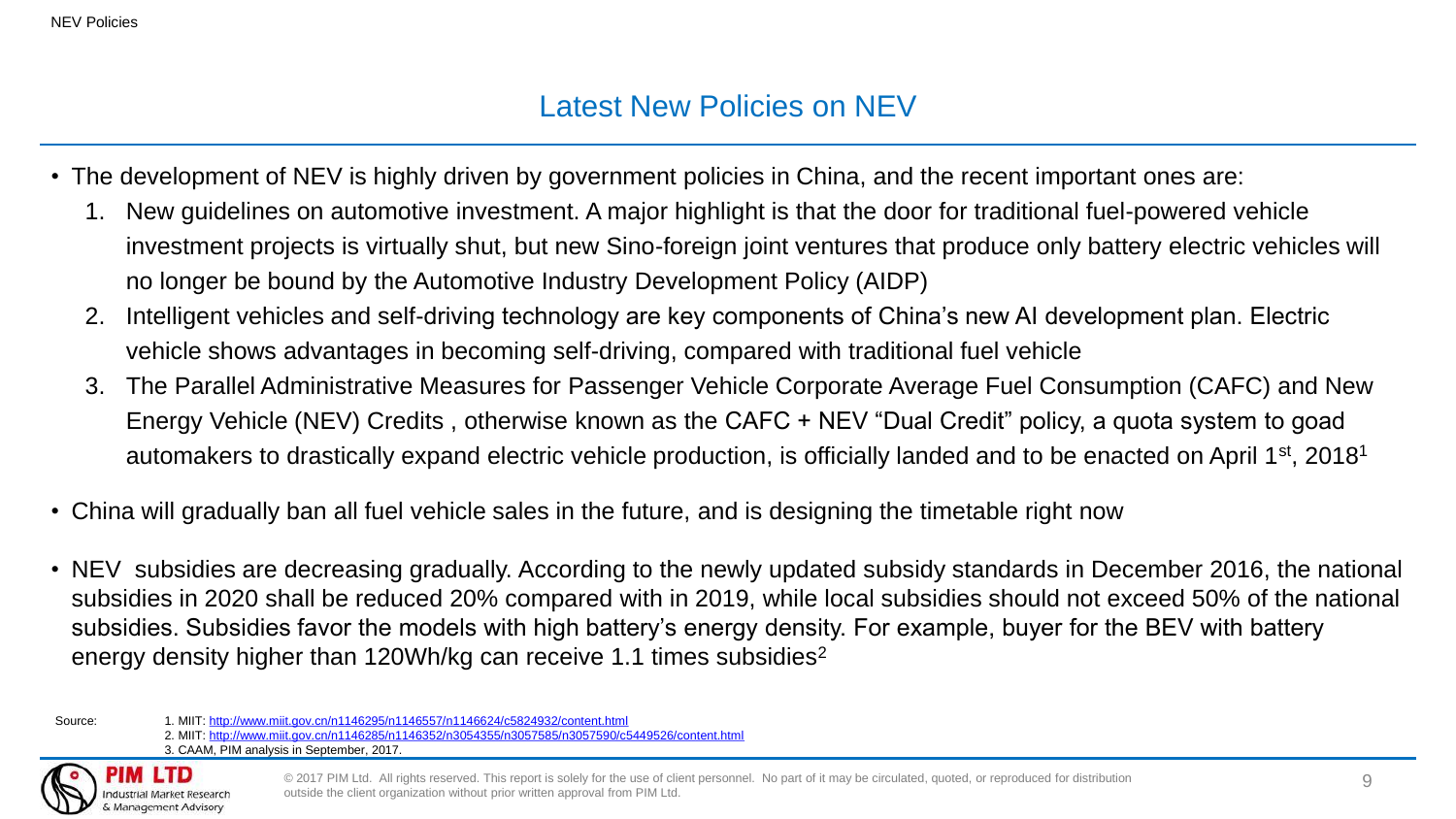#### "Dual Credit" policy will push substantial expansion of NEV market size



#### Source: State Information Center PIM analysis in November, 2017

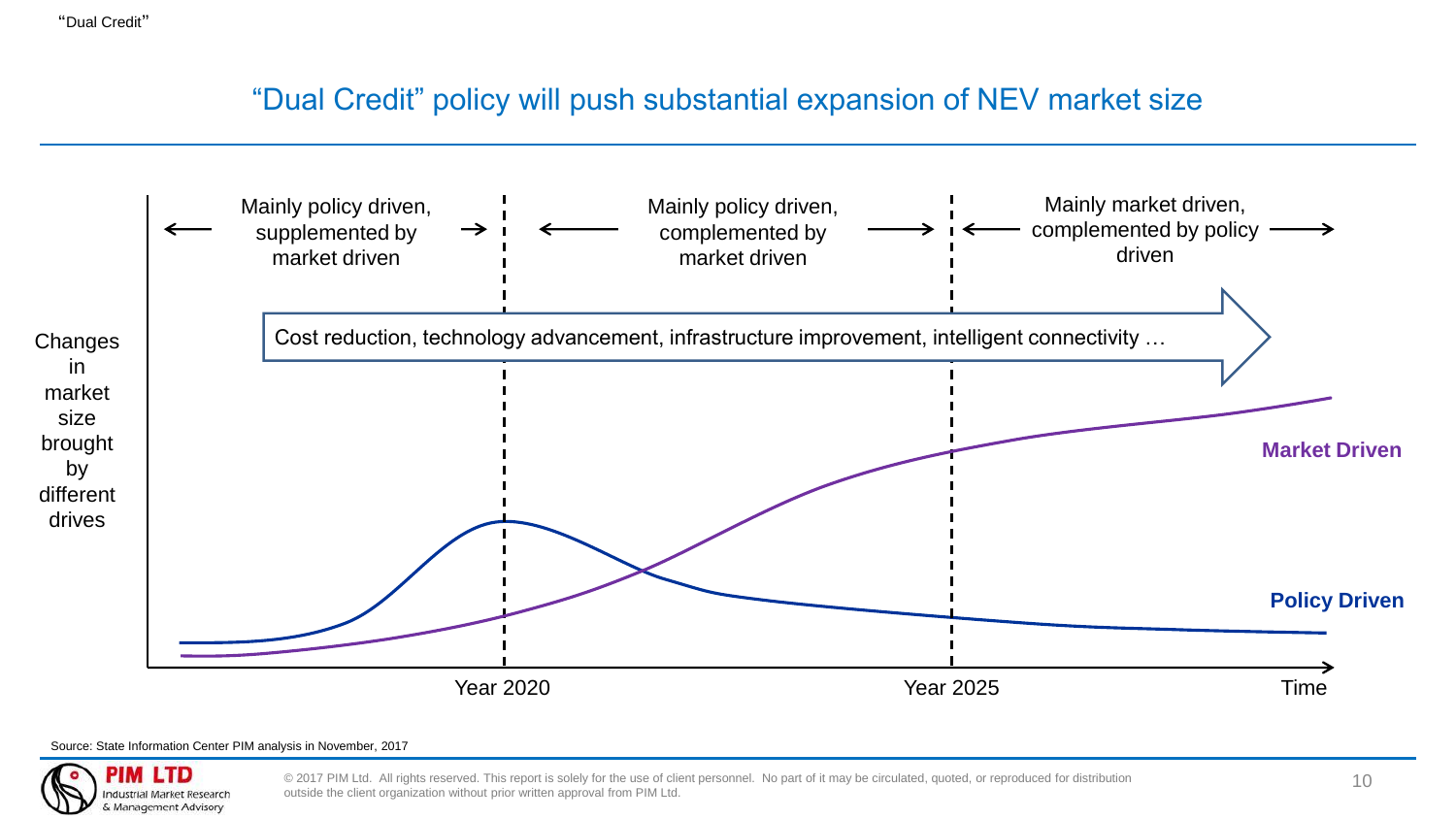# Illustration of CAFC + NEV "Dual Credit" Policy (I)

|                          | <b>CAFC Credit</b>                                                                                                                                                | <b>NEV Credit</b>                                                                                                                                   |
|--------------------------|-------------------------------------------------------------------------------------------------------------------------------------------------------------------|-----------------------------------------------------------------------------------------------------------------------------------------------------|
| Target                   | Domestic passenger vehicle manufacturers and<br>$\bullet$<br>imported car dealers (traditional vehicle manufacturers<br>whose annual production over 2,000 units) | • Passenger vehicle manufacturers and imported car<br>dealers (traditional vehicle manufacturers whose<br>annual production over 30 thousand units) |
| <b>Effective</b><br>Time | $\cdot$ 2016                                                                                                                                                      | $\cdot$ 1 <sup>st</sup> April, 2018                                                                                                                 |
| Calculation              | • Formula: $\text{CAFC} = \frac{\sum_{i=1}^{n} \text{FC}_i \times V_i}{N}$<br>$\sum V_i \times W_i$                                                               | • NEV % required:<br>10% for 2019<br>12% for 2020                                                                                                   |
|                          | • Computing method: Standard Value* – Actual Value<br>(if the result $>0$ , act as positive credit; if the result<br>>0, act as negative credit)                  | • Computing method: Actual Value – Standard Value<br>(if the result $>0$ , act as positive credit; if the result<br>>0, act as negative credit)     |
|                          | All negative credits shall be offset into zero                                                                                                                    |                                                                                                                                                     |

.Note: \* Standard Value is in compliance with GB27999, based on the quality of complete vehicle kerb mass Source: MIIT: [http://www.gov.cn/xinwen/2017-09/28/content\\_5228217.htm](http://www.gov.cn/xinwen/2017-09/28/content_5228217.htm)

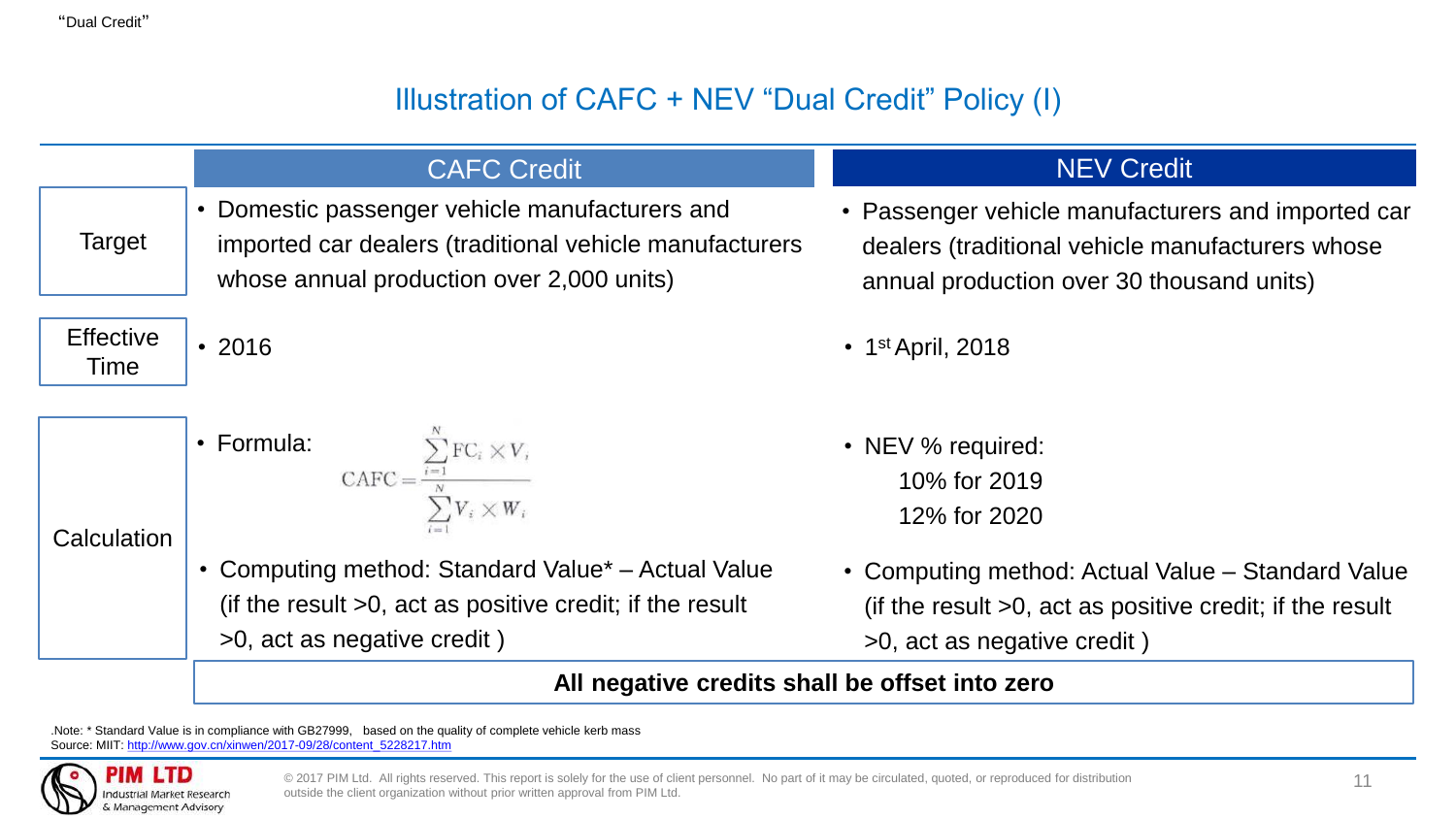"Dual Credit"

# Illustration of CAFC + NEV "Dual Credit" Policy (II)



.Note: \* Standard Value is in compliance with GB27999, based on the quality of complete vehicle kerb mass Source: MIIT: [http://www.gov.cn/xinwen/2017-09/28/content\\_5228217.htm](http://www.gov.cn/xinwen/2017-09/28/content_5228217.htm)

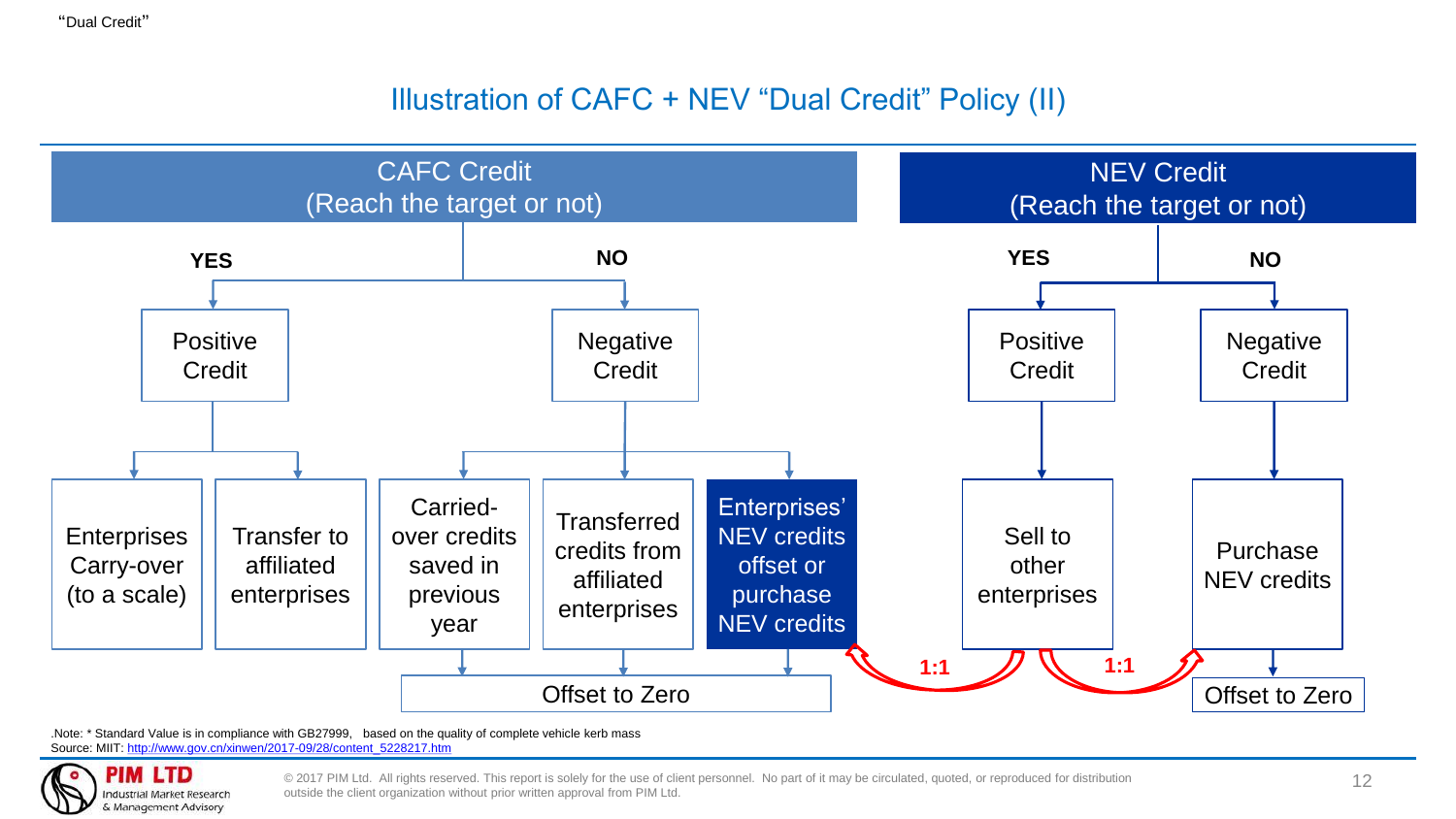# Major OEMs' Strategic Plans for NEV

| <b>Company Name</b>                      |                | <b>NEV Target</b>                                                                                                                                 |  |  |  |
|------------------------------------------|----------------|---------------------------------------------------------------------------------------------------------------------------------------------------|--|--|--|
|                                          | <b>SAIC</b>    | More than 20 billion CNY will be invested by 2020; More than 30 new NEV models will be launched;<br>Aiming at 600,000 CNY sales                   |  |  |  |
|                                          | <b>FAW</b>     | By 2020, targets at achieving 6 NEV platforms, 16 models and preparing for the industrialization of<br>NEV, and taking more than 15% market share |  |  |  |
| Top 5 Auto Groups                        | <b>CHAGNAN</b> | The investment will reach 18 billion CNY by 2025, 34 new models will be launched; the accumulated<br>sales volume will reach 2 million units      |  |  |  |
|                                          | <b>BAIC</b>    | By 2020, the annual sales will be 200,000 units by 2020, and taking more than 15% market share                                                    |  |  |  |
|                                          | <b>GAC</b>     | By 2020, GAC independent and JV's NEV production capacity will break 200,000 units                                                                |  |  |  |
|                                          | Geely          | By 2020, the sales volume of NEV will account for more the 90% of the total (for NEV, PHEV and HEV<br>taking $65\%$ , and BEV taking $35\%$ )     |  |  |  |
| Other Independent<br><b>Brand Groups</b> | Chery          | By 2020, a new model will be launched for each year and aiming at reaching 200,000 sales volume                                                   |  |  |  |
|                                          | <b>JAC</b>     | By 2025, the NEV will take more than 30% of the one million total outputs and sales target                                                        |  |  |  |

Source: <http://www.d1ev.com/news/zhengce/56933>

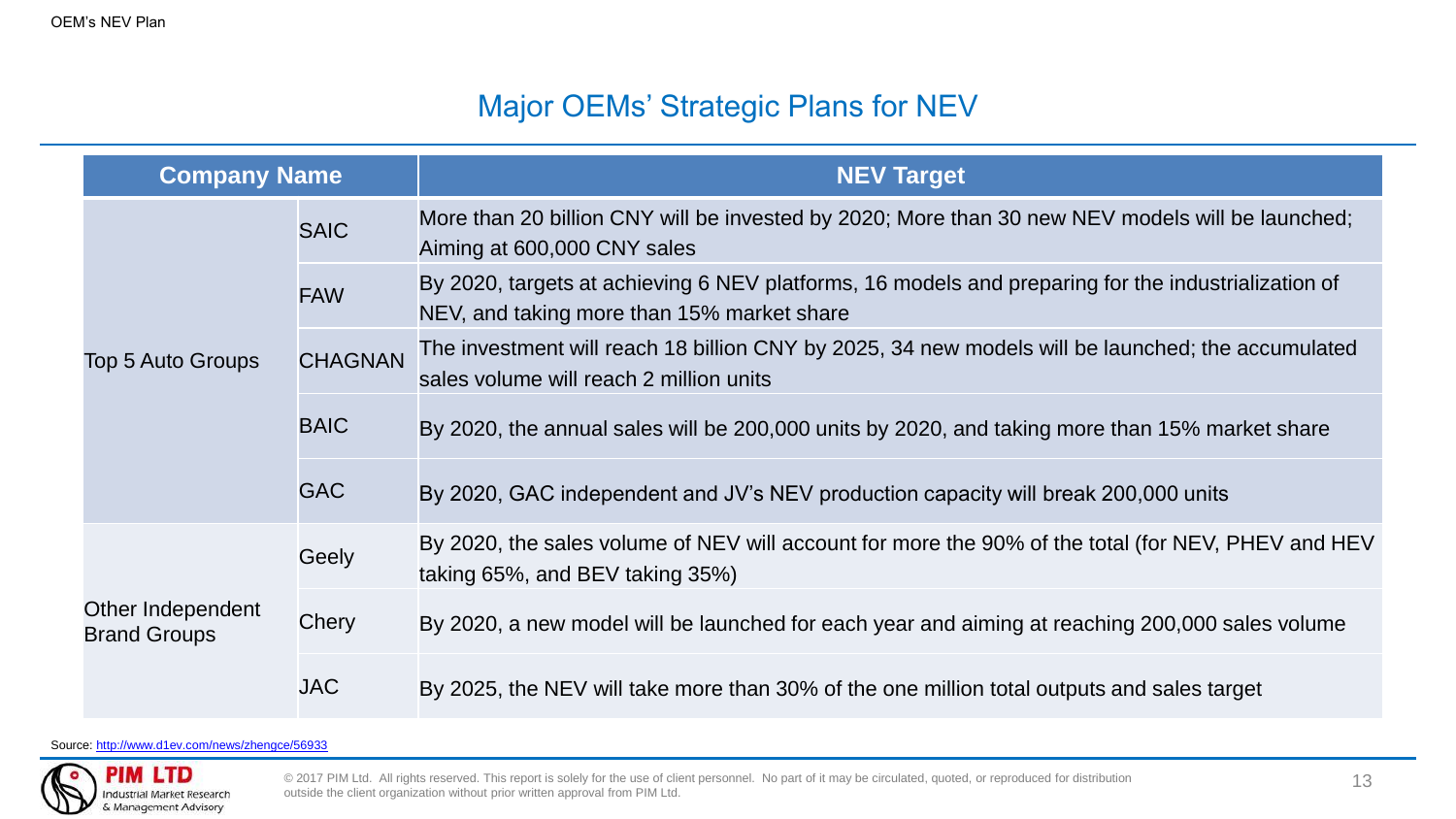# Major NEV OEMs in China

| No.             | <b>Company</b>                                           | No. | <b>Company Name</b>                          |
|-----------------|----------------------------------------------------------|-----|----------------------------------------------|
|                 | <b>SAIC Motor</b>                                        | 19  | FAW Haima (FAW Group)                        |
| $\overline{2}$  | SAIC-GM-Wuling (SAIC/GM/Guangxi Group)                   | 20  | Beiqi Foton (BAIC Group)                     |
| 3               | Dongfeng Yueda Kia (Kia/Dongfeng/Yueda Group)            | 21  | GAC Toyota (GAC/Toyota Group)                |
| 4               | Changan New Energy (Changan Group)                       | 22  | Zhidou Electric Vehicle (Geely Group)        |
| 5 <sup>5</sup>  | JAC/Anhui Jianghuai Automobile                           | 23  | <b>Great Wall</b>                            |
| 6               | Chery New Energy (Chery Group)                           | 24  | Lifan New Energy (Lifan Group)               |
| $\overline{7}$  | <b>YUDO New Energy (Fujian Group)</b>                    | 25  | Hawtai Motor                                 |
| 8               | <b>SAIC MAXUS (SAIC Group)</b>                           | 26  | SAIC VW (SAIC/VW Group)                      |
| 9               | DFM/Dongfeng                                             | 27  | SAIC GM (SAIC/GM Group)                      |
| 10              | FAW New Energy (FAW Group)                               | 28  | Zhengzhou Nissan (DFM/Nissan Group)          |
| 11              | Beijing Electric Vehicle (BAIC Group)                    | 29  | Tianjin FAW Toyota (FAW/Toyota Group)        |
| 12 <sub>2</sub> | Geely                                                    | 30  | GAC/Guangzhou Automobile                     |
| 13              | Qoros Auto (Chery Group)                                 | 31  | <b>Brilliance Auto</b>                       |
| 14              | Shenzhen DENZA New Energy Automotive (BYD/Daimler Group) | 32  | <b>BMW Brilliance (Brilliance/BMW Group)</b> |
| 15              | Zhejiang Jonway Automobile                               | 33  | Kandi Electric Vehicles (Geely/Kandi Group)  |
| 16              | Youxia                                                   | 34  | <b>BYD Auto</b>                              |
| 17              | Naveco/Nanjing Iveco (SAIC/FCA Group)                    | 35  | Zotye New Energy (Zotye Group)               |
| 18              | Dongfeng Nissan (DFM/Nissan Group)                       | 36  | <b>Hybrid Kinetic Group</b>                  |

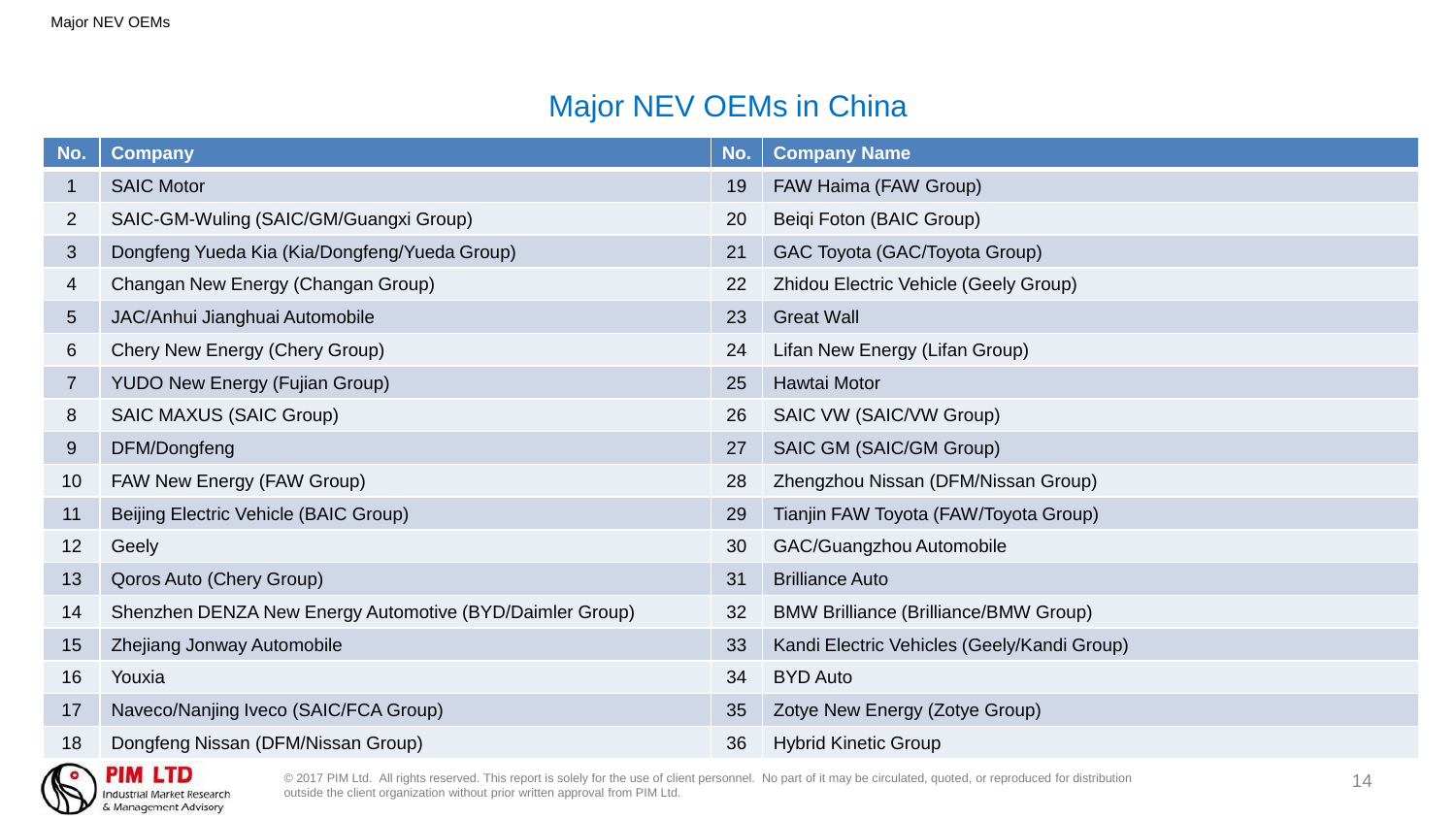# EV/PHEV (Passenger Vehicle) Market Share (by OEM, in 2016)



- Sales of NEVs continued to grow y/y by roughly 1.5 times to 507,000 vehicles thanks to discounts from subsidies and priority licensing registrations
- Approximately 332,000 units of the NEVs sold were passenger vehicles. Four of BYD's models ranked in the top ten for NEVs, accounting for 30% of the market. In accordance with the expansion of the NEV market, in addition to companies like Hunan Jiangnan Automobile and Beijing New Energy Vehicle, there has been an increase in new small and medium-sized OEMs entering the market
- Compared with the government group OEMs, private group OEMs were more active in developing and selling NEVs